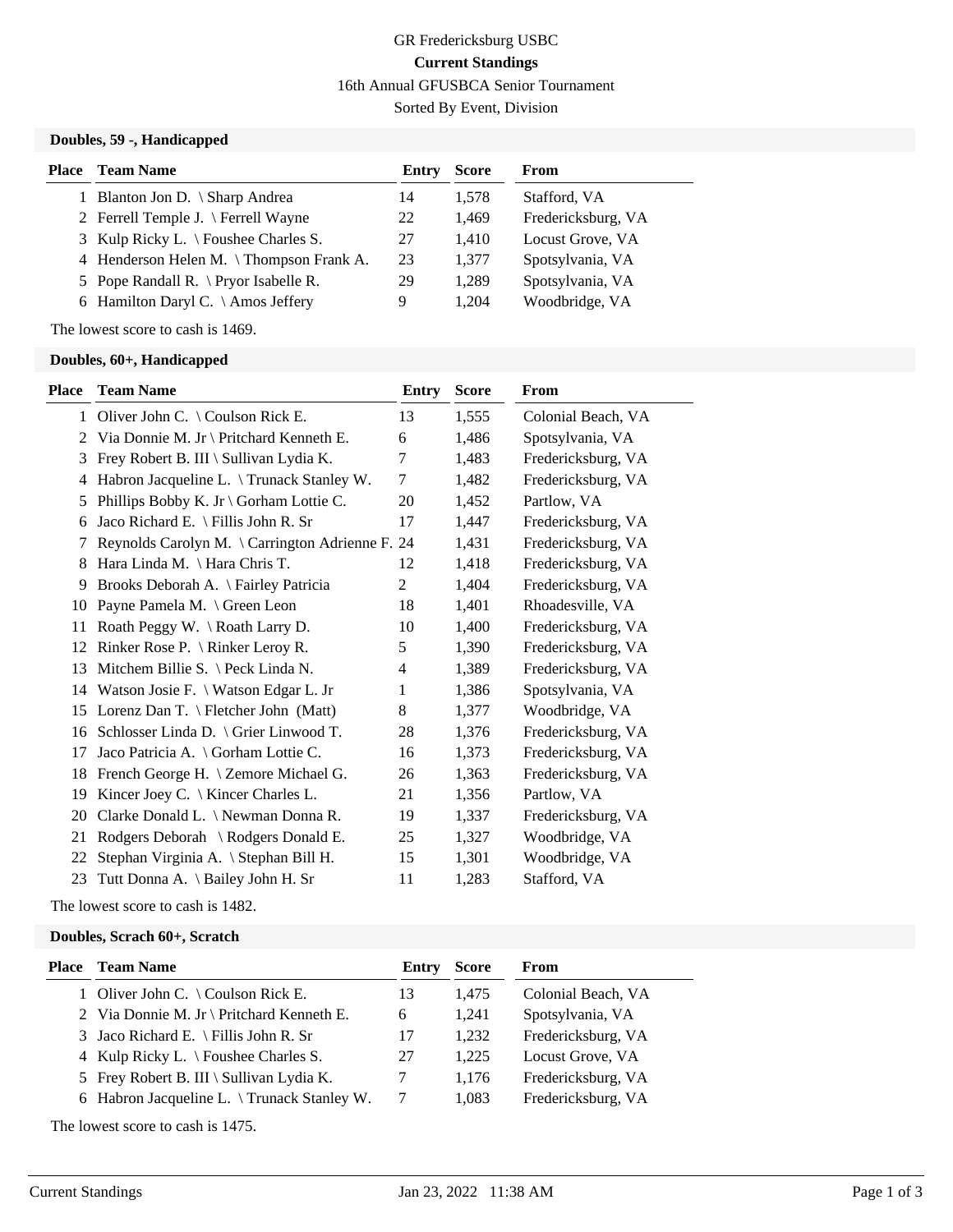# GR Fredericksburg USBC **Current Standings** 16th Annual GFUSBCA Senior Tournament

Sorted By Event, Division

## **Doubles, Scratch 59-, Scratch**

| <b>Place</b> Team Name                       | Entry Score |       | From           |
|----------------------------------------------|-------------|-------|----------------|
| 1 Blanton Jon D. $\langle$ Sharp Andrea      | 14          | 1.357 | Stafford, VA   |
| 2 Hamilton Daryl C. $\setminus$ Amos Jeffery | Q.          | 948   | Woodbridge, VA |

The lowest score to cash is 1357.

## **Singles, 59 -, Handicapped**

| <b>Place</b> | <b>Team Name</b>     | Entry | <b>Score</b> | From               |
|--------------|----------------------|-------|--------------|--------------------|
|              | Blanton Jon D.       | 14    | 840          | Stafford, VA       |
| 2            | Fillis John R. Sr    | 17    | 815          | Fredericksburg, VA |
| 3            | Hamilton Daryl C.    | 9     | 787          | Woodbridge, VA     |
| 4            | Sullivan Lydia K.    | 7     | 774          | Fredericksburg, VA |
| 5            | Amos Jeffery         | 9     | 760          | Woodbridge, VA     |
| 6            | Kulp Ricky L.        | 27    | 759          | Locust Grove, VA   |
|              | Reynolds Carolyn M.  | 24    | 752          | Fredericksburg, VA |
| 8            | Ferrell Temple J.    | 22    | 733          | Fredericksburg, VA |
| 9            | Henderson Helen M.   | 23    | 718          | Spotsylvania, VA   |
| 10           | Ferrell Wayne        | 22    | 716          | Fredericksburg, VA |
| 11           | Kincer Joey C.       | 21    | 715          | Partlow, VA        |
| 12           | Sharp Andrea         | 14    | 688          | Stafford, VA       |
| 12           | Via Donnie M. Jr     | 6     | 688          | Spotsylvania, VA   |
|              | 14 Pryor Isabelle R. | 29    | 683          | Spotsylvania, VA   |
| 15           | Zemore Michael G.    | 26    | 672          | Fredericksburg, VA |
| 16           | Habron Jacqueline L. | 7     | 662          | Fredericksburg, VA |
|              |                      |       |              |                    |

The lowest score to cash is 774.

### **Singles, 60+, Handicapped**

| <b>Place</b> | <b>Team Name</b>       | Entry | <b>Score</b> | <b>From</b>        |
|--------------|------------------------|-------|--------------|--------------------|
| 1            | Lorenz Dan T.          | 8     | 790          | Woodbridge, VA     |
| 2            | Carrington Adrienne F. | 24    | 781          | Fredericksburg, VA |
| 3            | Thompson Frank A.      | 23    | 757          | Spotsylvania, VA   |
| 3            | Bailey John H. Sr      | 11    | 757          | Stafford, VA       |
| 5            | Payne Pamela M.        | 18    | 735          | Rhoadesville, VA   |
| 5            | Watson Josie F.        | 1     | 735          | Spotsylvania, VA   |
|              | Kincer Charles L.      | 21    | 729          | Partlow, VA        |
| 8            | Green Leon             | 18    | 727          | Rhoadesville, VA   |
| 9            | Rinker Rose P.         | 5     | 725          | Fredericksburg, VA |
| 10           | Peck Linda N.          | 4     | 722          | Fredericksburg, VA |
| 11           | French George H.       | 26    | 720          | Fredericksburg, VA |
| 12           | Coulson Rick E.        | 13    | 713          | Colonial Beach, VA |
| 13           | Gorham Lottie C.       | 16    | 705          | Fredericksburg, VA |
| 14           | Stephan Bill H.        | 15    | 700          | Woodbridge, VA     |
| 14           | Clarke Donald L.       | 19    | 700          | Fredericksburg, VA |
| 14           | Newman Donna R.        | 19    | 700          | Fredericksburg, VA |
| 17           | Pope Randall R.        | 29    | 698          | Spotsylvania, VA   |
| 18           | Tutt Donna A.          | 11    | 695          | Stafford, VA       |
| 18           | Rinker Leroy R.        | 5     | 695          | Fredericksburg, VA |
| 20           | Jaco Patricia A.       | 16    | 694          | Fredericksburg, VA |